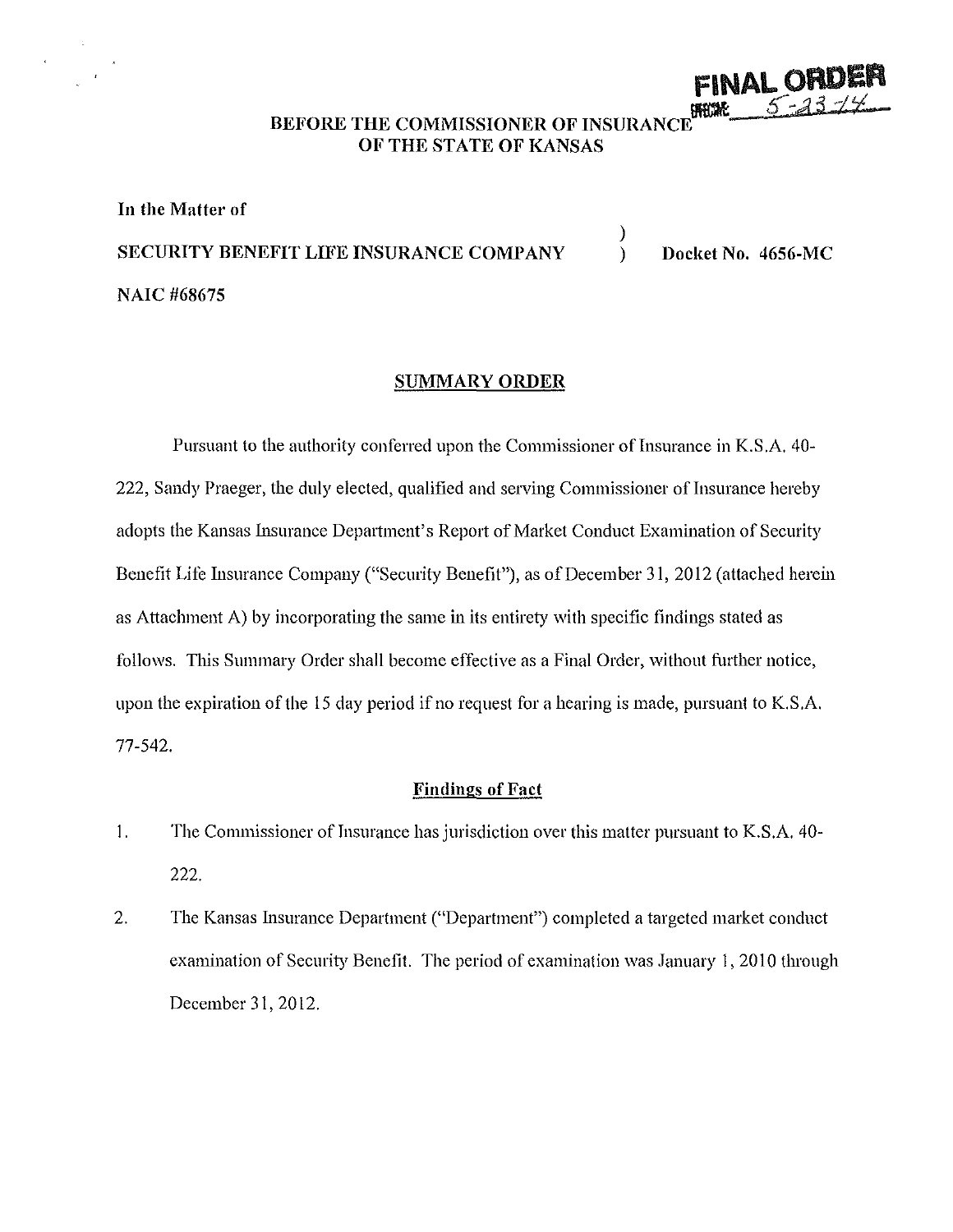- 3. The Examiner-in-Charge provided Security Benefit a draft of the Market Conduct Examination report ("Report") with a request for Security Benefit's response in the form of written comments, additions, or acceptance.
- 4. Security Benefit responded to the Report with written comments.
- 5. The Company had three errors for untimely responses to Kansas Insurance Department during investigations of complaints.

## **Applicable Law**

K.A.R. 40-1-34, Section 6(B) states:

 $\lambda$ 

Every insurer, upon receipt of any inquiry from the insurance department respecting a claim shall, within fifteen working days of receipt of such inquiry, furnish the department with an adequate response to the inquiry.

K.S.A. 40-2,125 states, in pertinent part:

(a) If the commissioner determines after notice and opportunity for a hearing that any person has engaged or is engaging in any act or practice constituting a violation of any provision of Kansas insurance statutes or any rule and regulation or order thereunder, the commissioner may in the exercise of discretion, order any one or more of the following:

(I) Payment of a monetary penalty of not more than \$1,000 for each and every act or violation, unless the person knew or reasonably should have known such person was in violation of the Kansas insurance statutes or any rule and regulation or order thereunder, in which case the penalty shall be not more than \$2,000 for each and every act or violation;

(3) that such person cease and desist from the unlawful act or practice and take such affirmative action as in the judgment of the commissioner will carry out the purposes of the violated or potentially violated provision.

#### **Conclusions of Law**

Based upon the Findings of Fact enumerated in Paragraphs  $#1$  through  $#5$  and the

applicable Law cited above, **IT IS, THEREFORE, ORDERED BY THE COMMISSIONER** 

**OF INSURANCE:**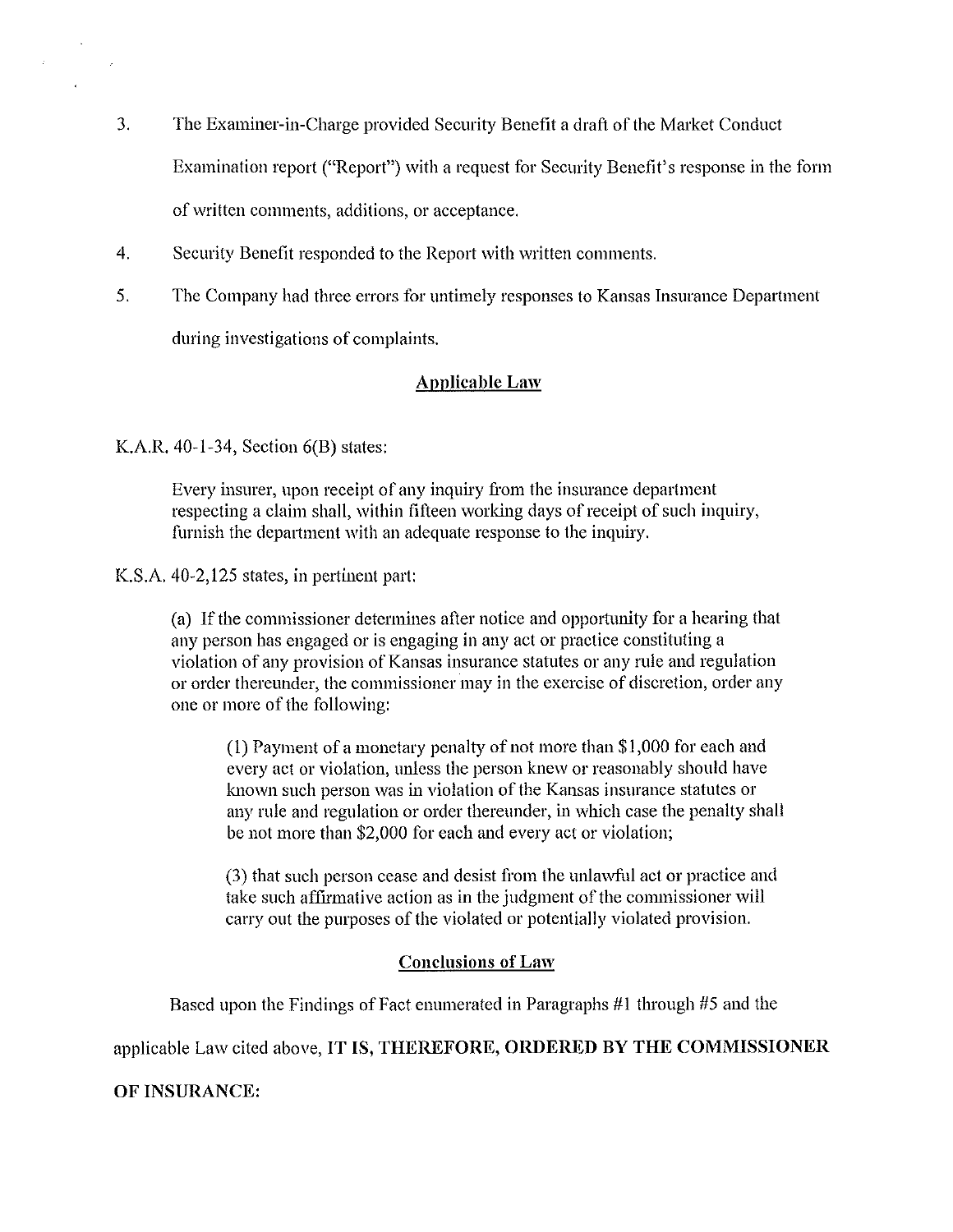- I. The Commissioner of Insurance has jurisdiction over this matter pursuant to K.S.A. 40- 222.
- 2. The Kansas Insurance Department's ("KID") Report of Market Conduct Examination of Security Benefit as of December 31, 2012 is herein adopted in its entirely.
- 3. Based on Finding of Fact #5, Security Benefit has violated K.A.R. 40-1-34, Section 6(B).
- 4. Pursuant to K.S.A. 40-2,125(a)(1), Security Benefit shall pay a monetary penalty of

\$1000.00 for the above-stated violations.

~ **IT IS so ORDERED THIS L DAY OF MAY 2014, IN THE CITY OF TOPEKA, COUNTY OF SHAWNEE, STATE OF KANSAS.** 



Craiger

Sandy Praeger Commissioner of Insurance

 $BY$ 

John Wine General Counsel

## **NOTICE OF RIGHTS**

Security Benefit is entitled to a hearing pursuant to K.S.A. 77-537, the Kansas

Administrative Procedure Act. If Security Benefit desires a hearing, Security Benefit must file a

written request for a hearing with:

John Wine, General Counsel Kansas Insurance Department  $420$  S.W.  $9<sup>th</sup>$  Street Topeka, Kansas 66612